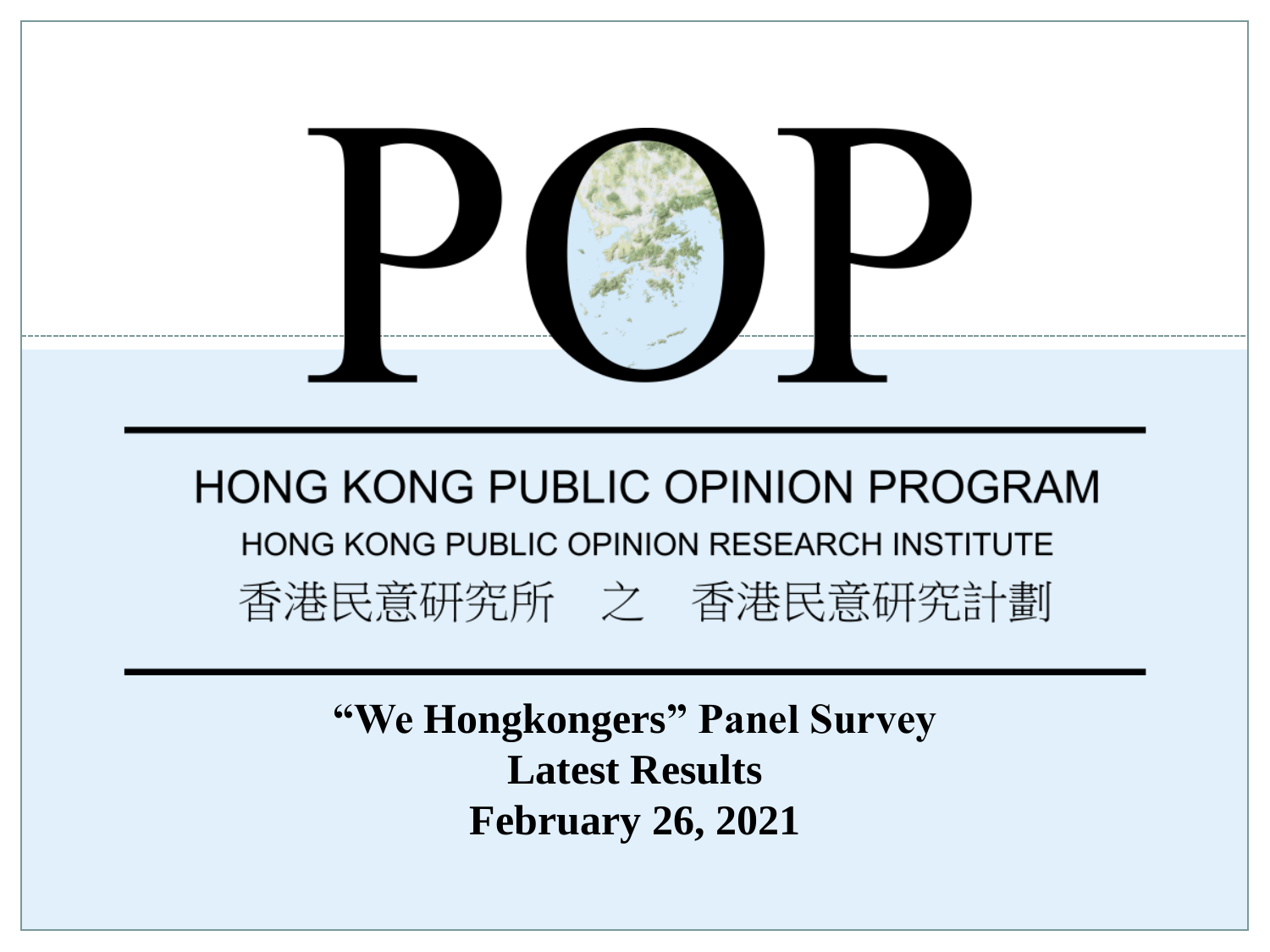# **Contact Information - "We Hongkongers" Panel Survey**

2

|                   | <b>HKPOP Panel</b>                                                                                                                                                                                                                                                                                                                                                                                                                                                      |
|-------------------|-------------------------------------------------------------------------------------------------------------------------------------------------------------------------------------------------------------------------------------------------------------------------------------------------------------------------------------------------------------------------------------------------------------------------------------------------------------------------|
| Date of survey    | February 18, $10am - February 22$ , 3pm                                                                                                                                                                                                                                                                                                                                                                                                                                 |
| Survey method     | Online survey                                                                                                                                                                                                                                                                                                                                                                                                                                                           |
| Target population | Hong Kong residents aged $12+$                                                                                                                                                                                                                                                                                                                                                                                                                                          |
| Total sample size | 6,258                                                                                                                                                                                                                                                                                                                                                                                                                                                                   |
| Response rate     | 6.5%                                                                                                                                                                                                                                                                                                                                                                                                                                                                    |
| Sampling error    | Sampling error of percentages at $+/-1\%$ at 95% confidence level                                                                                                                                                                                                                                                                                                                                                                                                       |
| Weighting method  | The figures are rim-weighted according to 1) gender-age distribution,<br>educational attainment (highest level attended) distribution, economic<br>activity status distribution of Hong Kong population and by District<br>Councils population figures from Census and Statistics Department; 2)<br>Voting results of District Councils Election from Registration and Electoral<br>Office; 3) rating distribution of Chief Executive from regular tracking<br>surveys. |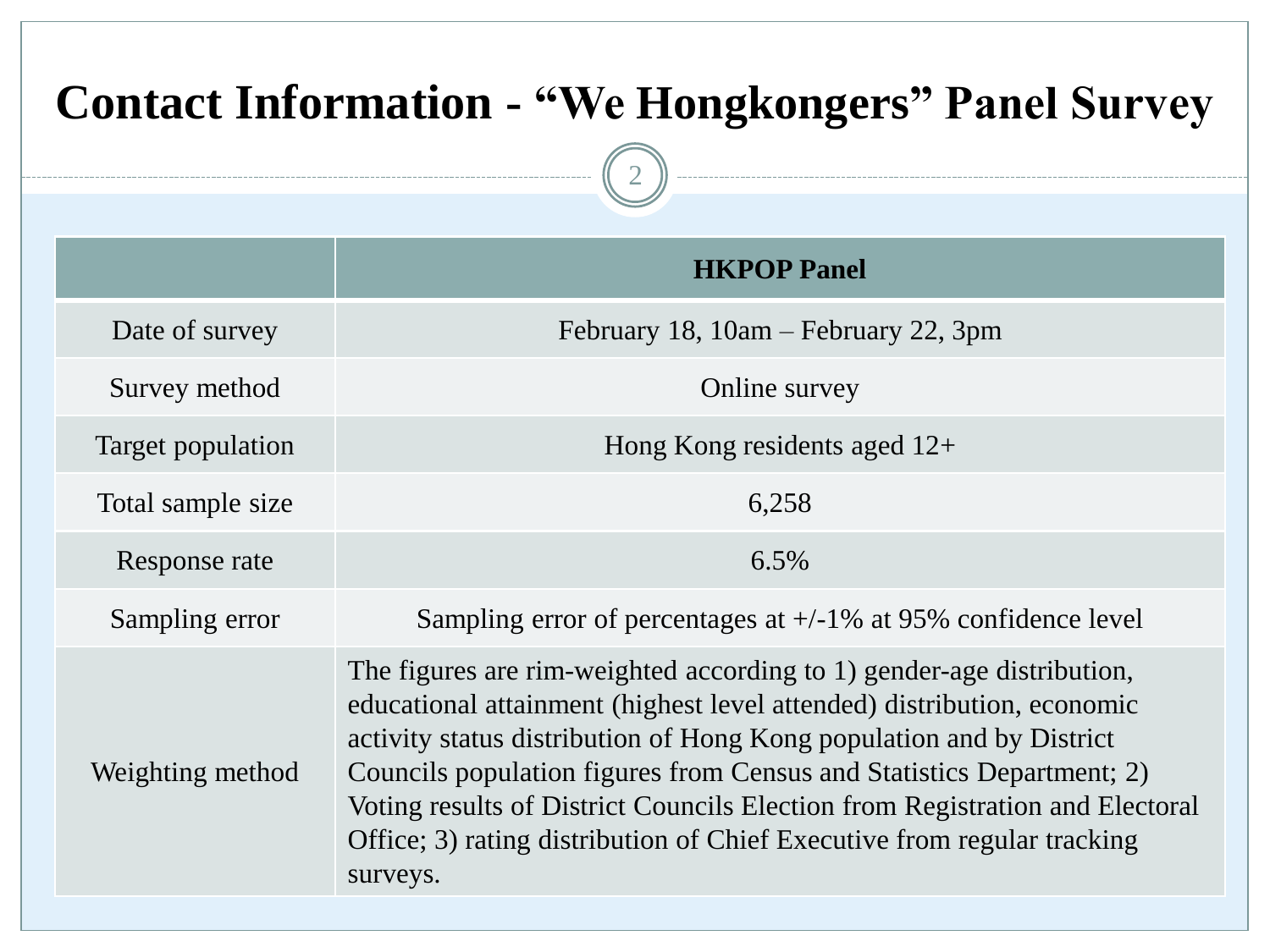3

- **Latest survey period: 18-22/2/2021**
- **Question: Q1 After the enactment of the National Security Law in July 2020, do you think the freedom of press in Hong Kong has changed for better, for worse, or no change?**

|                          | <b>Pro-democracy camp</b><br>supporters<br>$(n=5,384)$ | Non-pro-democracy<br>camp supporters*<br>$(n=546)$ | Combined <sup>^</sup><br>$(n=5,930)$ |
|--------------------------|--------------------------------------------------------|----------------------------------------------------|--------------------------------------|
| <b>Better</b>            | 5%                                                     | 16%                                                | 12%                                  |
| Worse                    | $92\%$                                                 | 43%                                                | 61%                                  |
| No change                | 3%                                                     | 33%                                                | 22%                                  |
| Don't know / hard to say | ${<}1\%$                                               | 8%                                                 | 5%                                   |

\* Include: pro-establishment camp supporters, centrist supporters, no political inclination / politically neutral / do not belong to any camp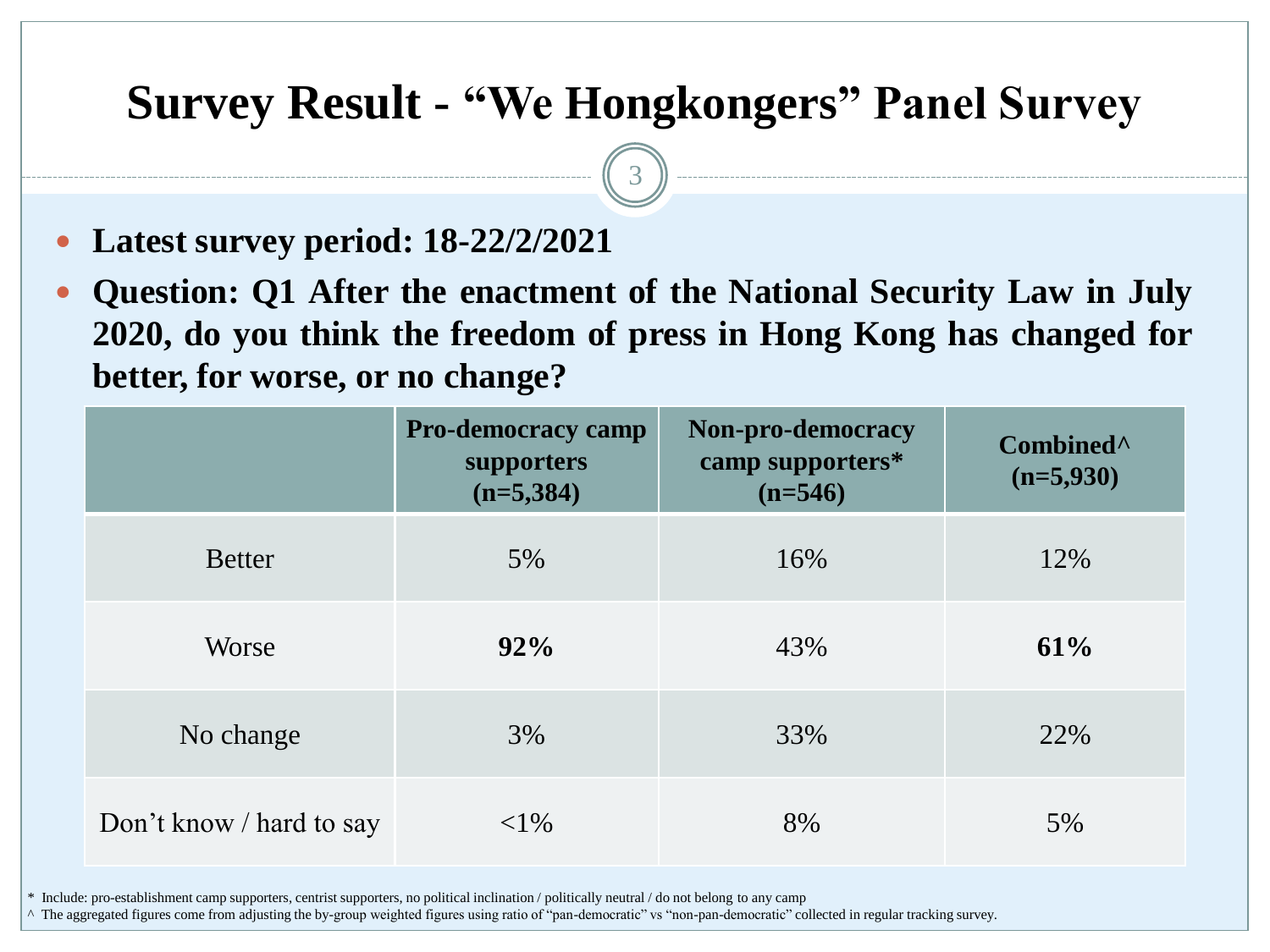4

**Latest survey period: 18-22/2/2021**

 **Question: Q1 After the enactment of the National Security Law in July 2020, do you think the freedom of press in Hong Kong has changed for better, for worse, or no change?**



\* Include: pro-establishment camp supporters, centrist supporters, no political inclination / politically neutral / do not belong to any camp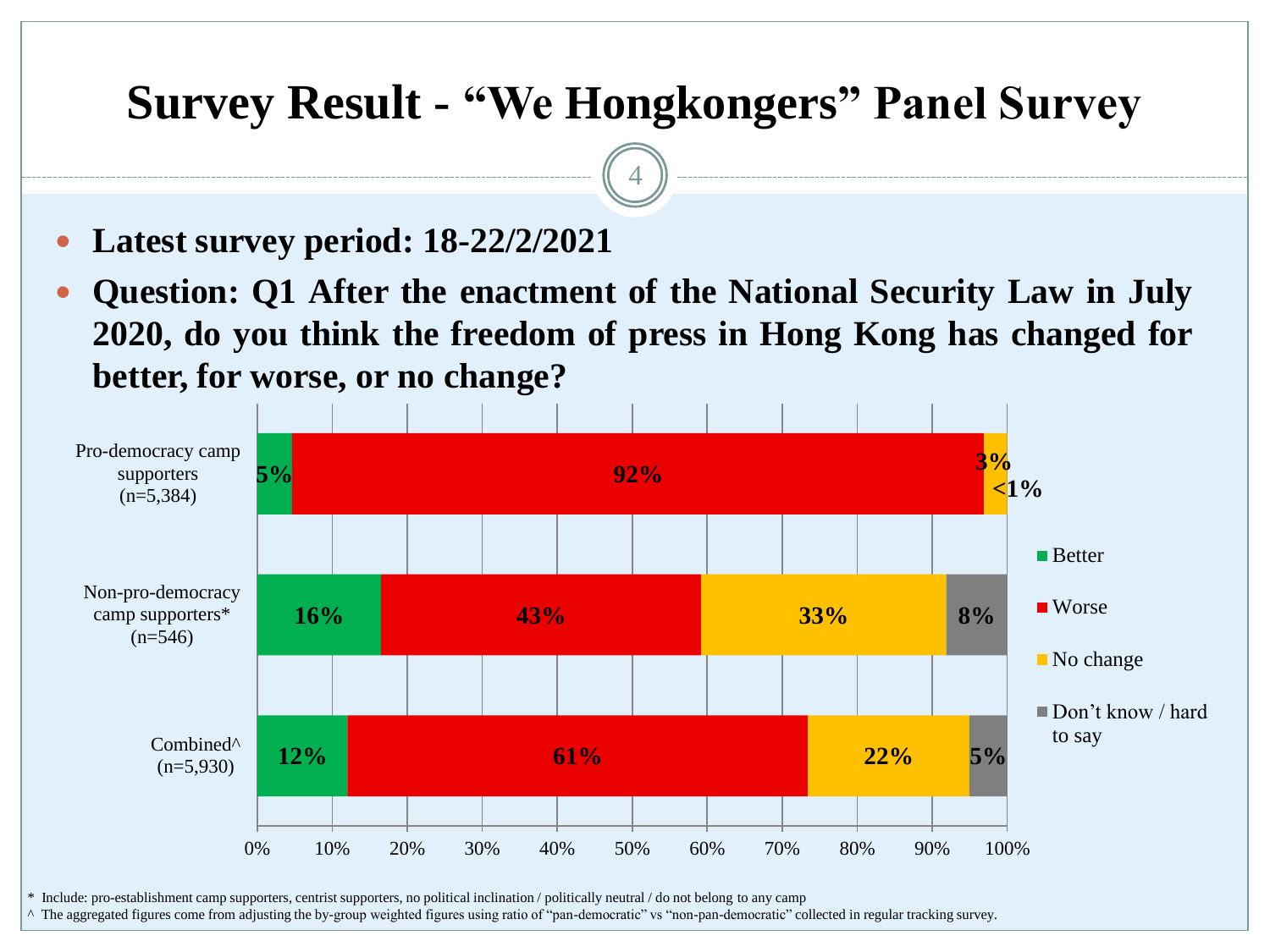5

- **Latest survey period: 18-22/2/2021**
- **Question: Q2 The government recently said it will review arrangements for public search services to preclude doxing and protect people's privacy. However, some media and research institutes worry the restrictions will hinder the public's right to know and harm public interest. How much do you support or oppose exempting searches from restrictions if they are for journalism or research?**

|                                  | <b>Pro-democracy camp</b><br>supporters<br>$(n=5,381)$ |     | Non-pro-democracy<br>camp supporters*<br>$(n=545)$ |     | Combined <sup>^</sup><br>$(n=5,926)$ |     |
|----------------------------------|--------------------------------------------------------|-----|----------------------------------------------------|-----|--------------------------------------|-----|
| Very much support the exemptions | 72%                                                    |     | 26%                                                |     | 43%                                  |     |
| Somewhat support the exemptions  | 13%                                                    | 85% | 14%                                                | 40% | 14%                                  | 57% |
| Half-half                        | 2%                                                     |     | 20%                                                |     | 14%                                  |     |
| Somewhat oppose the exemptions   | 2%                                                     |     | 16%                                                |     | 11%                                  |     |
| Very much oppose the exemptions  | 8%                                                     | 10% | 22%                                                | 38% | 17%                                  |     |
| Don't know / hard to say         |                                                        | 3%  | 2%                                                 |     | 2%                                   |     |
| $Mean^{\dagger}$                 |                                                        | 4.4 |                                                    | 3.1 |                                      | 3.6 |

\* Include: pro-establishment camp supporters, centrist supporters, no political inclination / politically neutral / do not belong to any camp

^ The aggregated figures come from adjusting the by-group weighted figures using ratio of "pan-democratic" vs "non-pan-democratic" collected in regular tracking survey.

† The mean value is calculated by quantifying all individual responses into 1, 2, 3, 4, 5 marks according to their degree of positive level, where 1 is the lowest and 5 the highest, and then calculate the sample mean.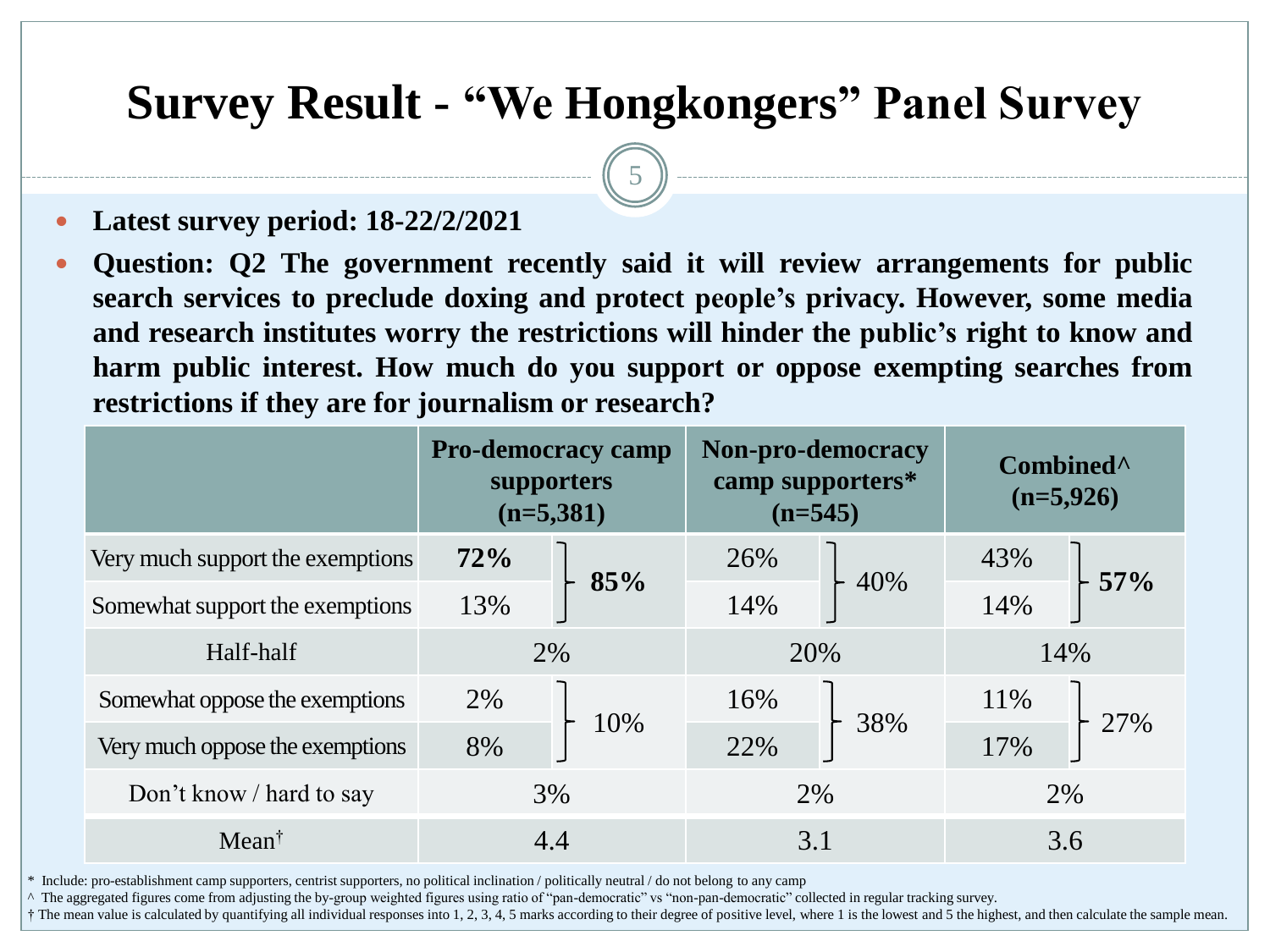6

- **Latest survey period: 18-22/2/2021**
- **Question: Q2 The government recently said it will review arrangements for public search services to preclude doxing and protect people's privacy. However, some media and research institutes worry the restrictions will hinder the public's right to know and harm public interest. How much do you support or oppose exempting searches from restrictions if they are for journalism or research?**

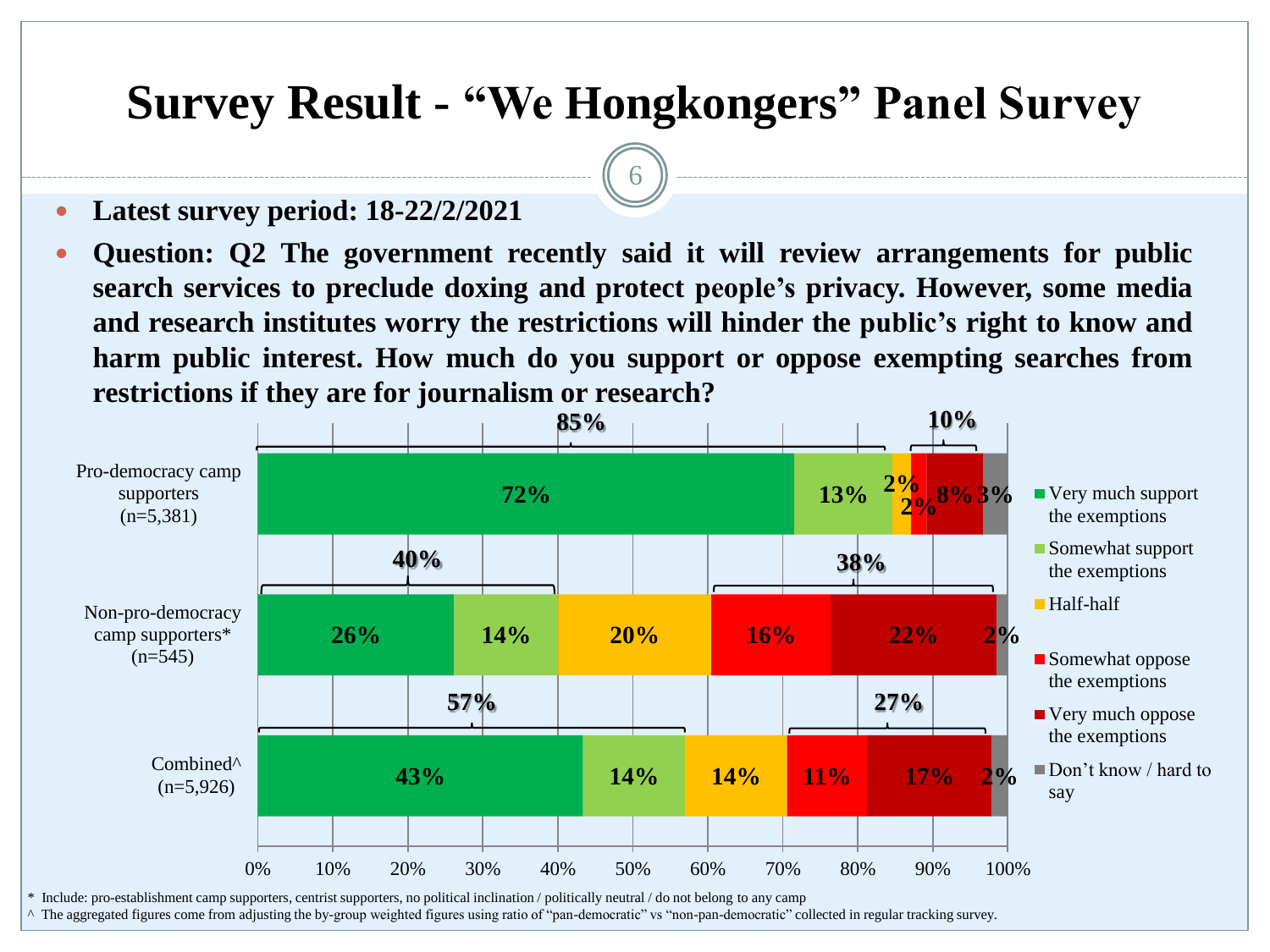7

- **Latest survey period: 18-22/2/2021**
- **Question: Q3 Suppose the government will hold the LegCo Election in September this year as scheduled, how fair or unfair do you think the election will be?**

|                          | <b>Pro-democracy camp</b><br>supporters<br>$(n=5,385)$ |     | Non-pro-democracy<br>camp supporters*<br>$(n=546)$ |     | Combined <sup>^</sup><br>$(n=5,931)$ |     |
|--------------------------|--------------------------------------------------------|-----|----------------------------------------------------|-----|--------------------------------------|-----|
| Very fair                | 4%                                                     |     | 17%                                                |     | 12%                                  |     |
| Somewhat fair            | 7%<br>3%                                               |     | 36%<br>19%                                         | 13% | 25%                                  |     |
| Half-half                | 3%                                                     |     | 15%                                                |     | 10%                                  |     |
| Somewhat unfair          | 12%                                                    | 87% | 16%                                                | 39% | 15%                                  | 57% |
| Very unfair              | 75%                                                    |     | 22%                                                |     | 42%                                  |     |
| Don't know / hard to say | 3%                                                     |     | 11%                                                |     | 8%                                   |     |
| Mean <sup>†</sup>        | 1.5                                                    |     | 2.9                                                |     | 2.3                                  |     |

\* Include: pro-establishment camp supporters, centrist supporters, no political inclination / politically neutral / do not belong to any camp

^ The aggregated figures come from adjusting the by-group weighted figures using ratio of "pan-democratic" vs "non-pan-democratic" collected in regular tracking survey.

† The mean value is calculated by quantifying all individual responses into 1, 2, 3, 4, 5 marks according to their degree of positive level, where 1 is the lowest and 5 the highest, and then calculate the sample mean.